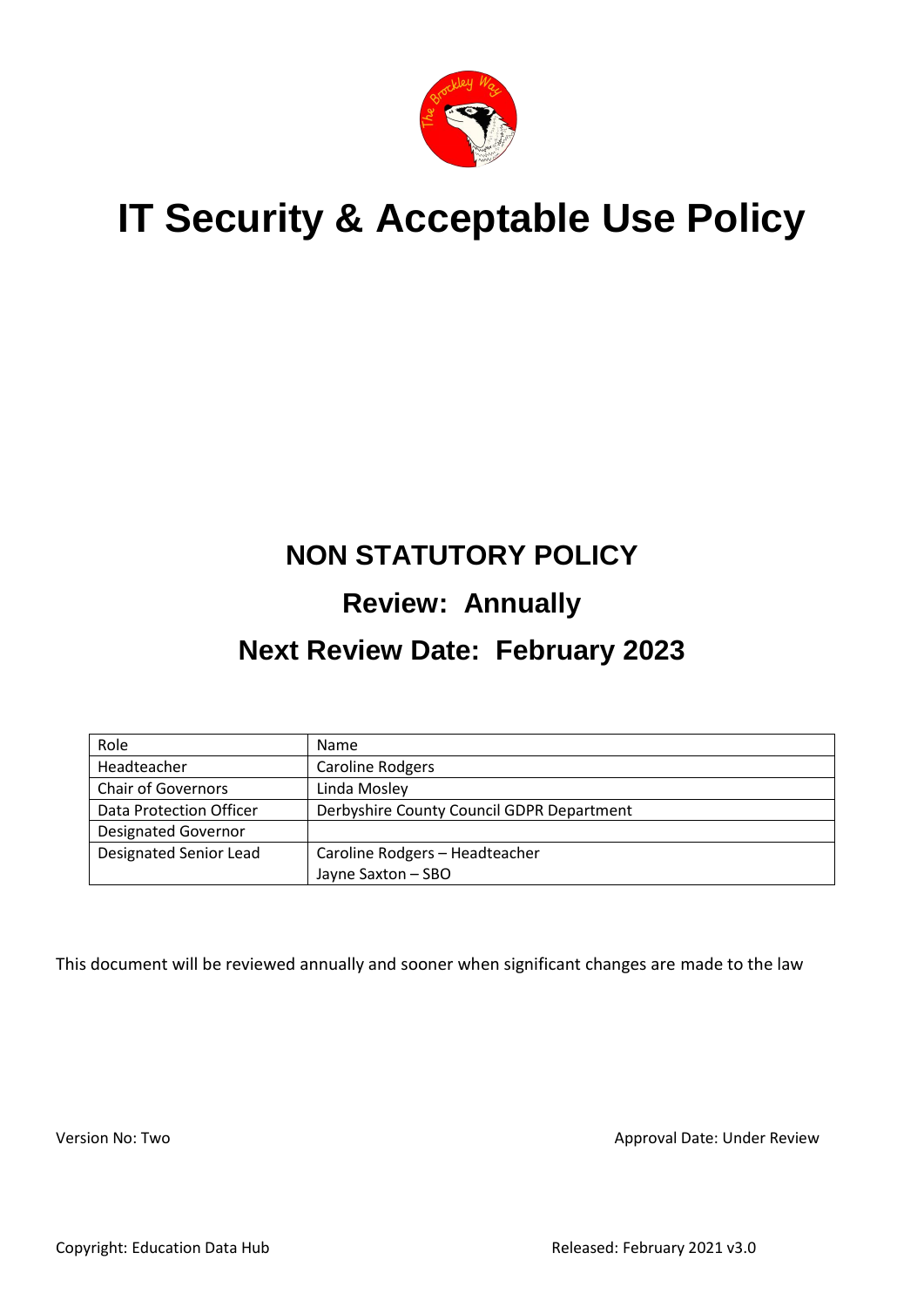## **CONTENTS**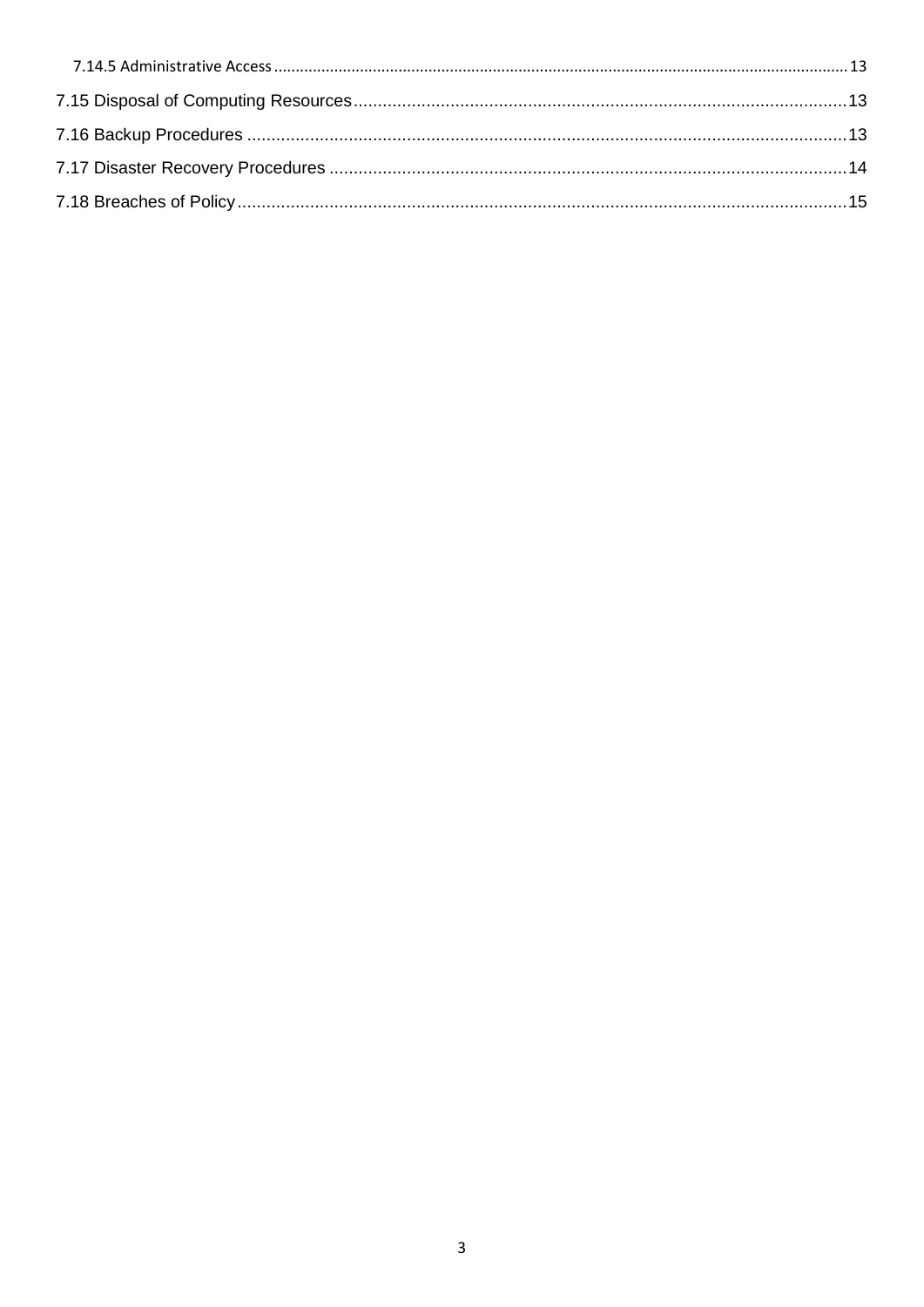## <span id="page-3-0"></span>7.1 Introduction

- The school's IT (Information Technology) infrastructure and digital resources are essential to the effective delivery of education and other activities, but they also present risks to privacy and data protection. We are committed to using IT facilities in a way that meets legal requirements and upholds confidentiality and peoples' privacy rights.
- This policy supports business continuity, data protection and cyber security, and explains how we use technology in line with the General Data Protection Regulation (GDPR) and the Data Protection Act 2018 (DPA 2018), and other relevant legislation.

## <span id="page-3-1"></span>7.2 Scope and Responsibilities

This policy applies to:

- The use of school provided IT hardware, software, devices, digital content, networks and communications or those maintained on the school's behalf.
- Personally owned devices which are used for accessing school systems or those which impact on the school or members of the school community.
- All those who access school systems including pupils, staff, visitors, governors, contractors and those working on behalf of the school referred to as "Users" throughout this policy.

All Users are responsible for reading, understanding and complying with this procedure if they have access to IT. Whilst this policy applies to all Users, the school understands that pupils will need additional support to understand how to use IT systems safely and securely.

## <span id="page-3-2"></span>7.3 IT Acceptable Use Standards

All Users must:

- 1. Protect school IT resources by careful and considerate use of equipment and networks, reporting faults and minimising the risk of introducing computer viruses or similar to the system.
- 2. Protect individuals from harmful or inappropriate material accessible via the Internet or transportable on computer media.
- 3. Protect the confidentiality of individuals and of school matters and safeguard Users by complying with relevant legislation, including:
	- Data Protection Act 2018
	- Privacy and Electronic Communications Regulations
	- Copyright, Designs and Patent Act 1988
	- Computer Misuse Act 1990
	- Counter-Terrorism and Security Act 2015 (encompassing the "Prevent Duty"
	- The Regulation of Investigatory Powers Act (RIPA) 2000
	- WEEE Regulations 2006, the Environmental Protection Act 1990, the Waste Management Regulations 2006.

Users should understand and adhere to their signed Acceptable Use Agreement.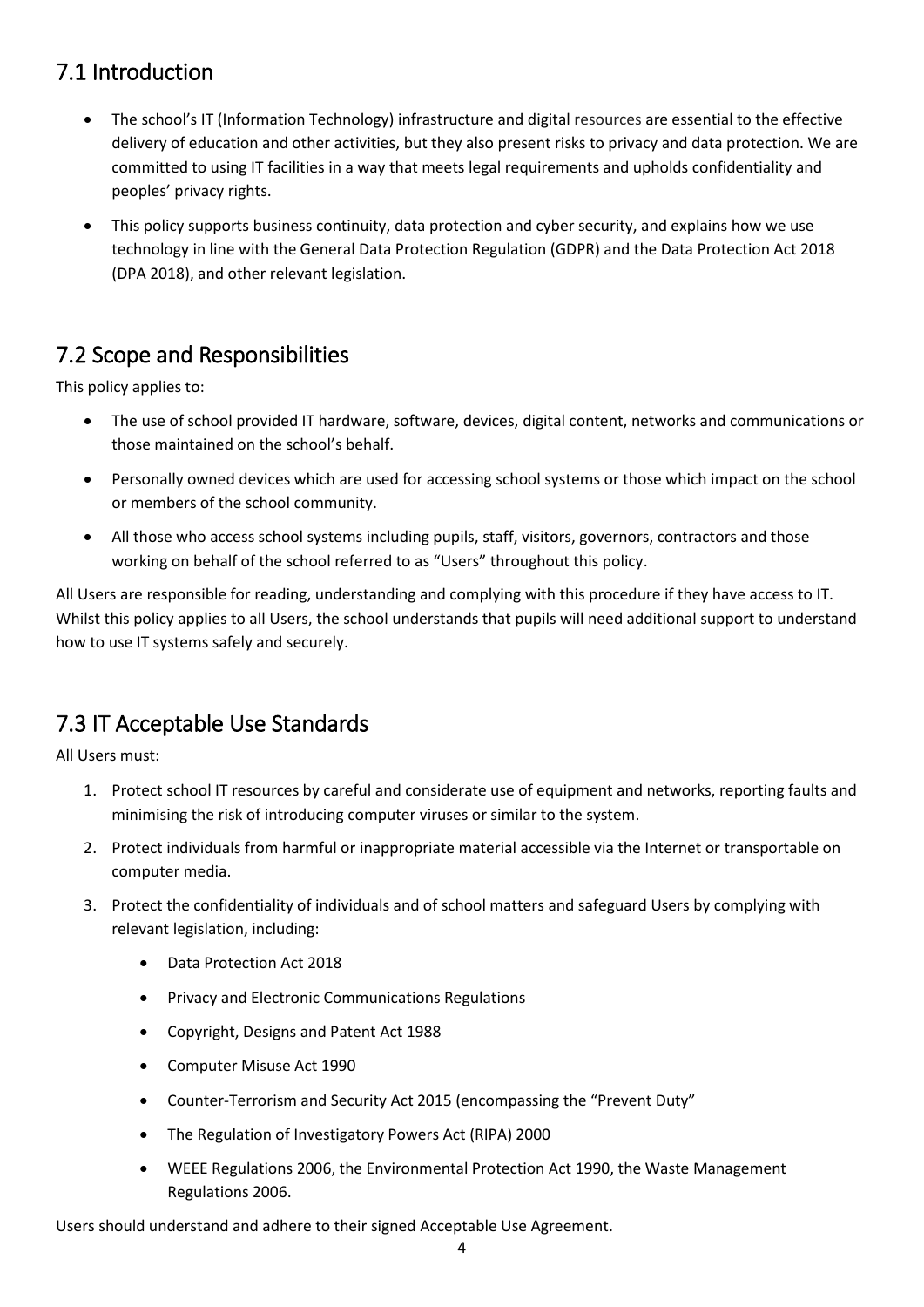## <span id="page-4-0"></span>7.4 Roles and Responsibilities

Everyone who works for Brockley Primary School has a responsibility to ensure that data is collected, accessed, stored and handled appropriately and lawfully. Every user must ensure that they adhere to this policy in order to meet the legal obligations of the school and their individual obligations.

The school's Board of Governors, whilst ultimately responsible for ensuring the school meets its legal obligations, is assisted directly by the senior leadership team.

Breaches of this policy should be reported to Headteacher and/or the Data Protection Lead in the first instance.

## <span id="page-4-1"></span>7.5 Principles of Use

For the purpose of this policy, the use of the internet will include associated internet enabled technologies such as video messaging or conferencing applications.

- Internet and email use is integral to the effective delivery of services provided by the School. Nothing in this policy should be read as restricting the proper use of email, Internet or associated technologies for School purposes.
- Limited personal use of the School's Internet is permitted subject to these principles and guidance notes.
- Personal use of the Internet is only permitted in your own time (e.g. before or after work and during your lunchtime) and limited to browser-based activities.
	- Any personal use must not, in any way, distract staff from the effective performance of their duties. Improper or inappropriate personal use of the School's email, Internet and associated systems may result in disciplinary action.
- Users are not allowed use of the School's email system for personal communication.
- If you feel you may have accidentally breached this policy, you should contact your line manager immediately, or, in their absence, a more senior manager who will record this information. See Unacceptable Use – Section 5.
- The School reserves the right to maintain and review logs of internet, video messaging or conferencing applications, instant messaging (IM) and email use. Auditing and monitoring of school services may form part of disciplinary procedures.
- The School has in place a process to block categories of internet sites and individual sites if it is deemed appropriate. No user should attempt to bypass security measures or processes.
- Any personal information sent via email, the Internet and associated services such as video messaging or conferencing applications, is covered by the Data Protection Act 2018. All staff are required to handle personal information in accordance with the Data Protection Act and the GDPR.
- Emails, including conversations recorded using facilities such as Video messaging or conferencing applications, are covered by the Freedom of Information (FOI) Act and may be disclosed as part of an FOI request for information, or as part of any legal proceedings. Always exercise the same caution on email content as you would in more formal correspondence.
- Whilst school security provides additional protection and real-time scanning security measures cannot guarantee that external communications do not contain malicious content or links. Users should follow security guidance at all times. Consent must be obtained for any recordings of conversations resulting from the use of facilities such as video messaging or conferencing applications.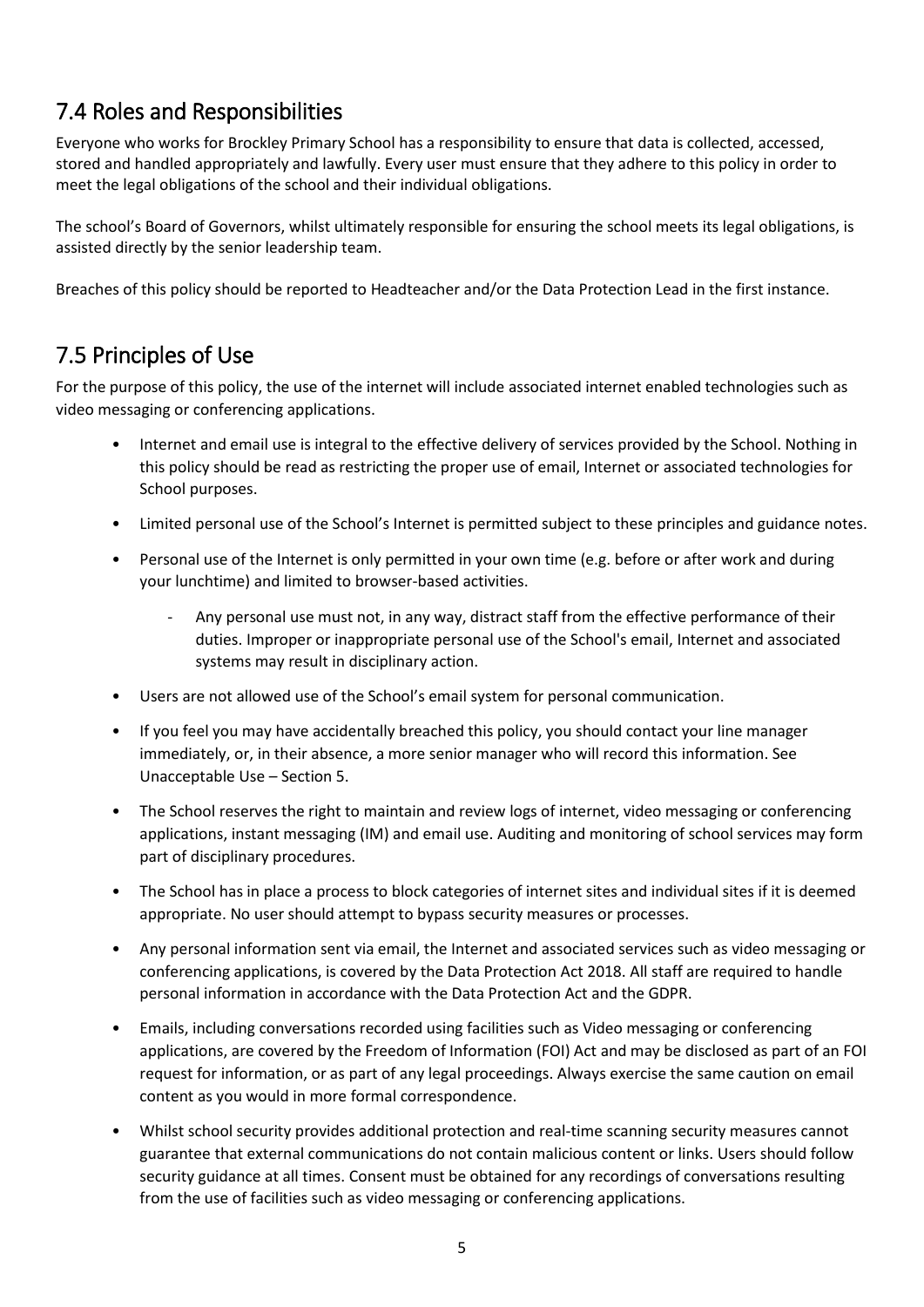- The School reserves the right to withdraw Internet access or email use or any access to the School's computer or communications network, if the User has been found to be in breach of this policy.
- Desktop and document sharing capabilities via facilities such as Video messaging or conferencing applications, must only be used with colleagues of the School for collaboration purposes. If you allow changes to be made to these documents during a desktop sharing session as the 'sharer' of the document, it is your responsibility to ensure that the documentation is used correctly and saved appropriately.
- The school requires external suppliers of services to confirm their acceptance of this policy in order to protect the school's network and information assets. Any maintenance and support contracts are agreed and signed in accord with the content and spirit of this Policy

## <span id="page-5-0"></span>7.6 Email

#### <span id="page-5-1"></span>7.6.1 Personal Use

Personal use of school derbyshire.sch.uk email or any other email system provided exclusively for use as a School employee, is not permitted at any time.

It is inappropriate to use your school address for personal use as it may give the impression that any business is on behalf of the School.

If a genuine emergency arises Users should inform their line manager at the earliest opportunity that they have responded to the email and managers will make a note of it. Users should inform the sender that personal use of the School's email system is not permitted and provide an alternative email address or an alternate method of communication.

#### <span id="page-5-2"></span>7.6.2 Email Usage

Users must only use School provided email systems to send and receive School information.

If Users receive an email that is inappropriate or abusive, they must report it to their line manager immediately, who will take the appropriate action. If the sender is known to the user, they should inform the sender that they should cease sending the material.

Users must not use anonymous mailing services to conceal their identity when mailing through the Internet, or falsify (spoof) emails to make them appear as if they have been sent from someone else.

All employees are required to maintain the good reputation of the School when using Internet and email. Users must not use the email system in any way that is insulting or offensive.

Use of email and the Internet which brings the School into disrepute may result in disciplinary action.

#### <span id="page-5-3"></span>7.6.3 Email Disclaimer

A disclaimer is automatically attached to all emails sent from the School informing the recipient that the email is intended solely for them, is confidential, may be legally privileged and may contain personal views that are not those of the School.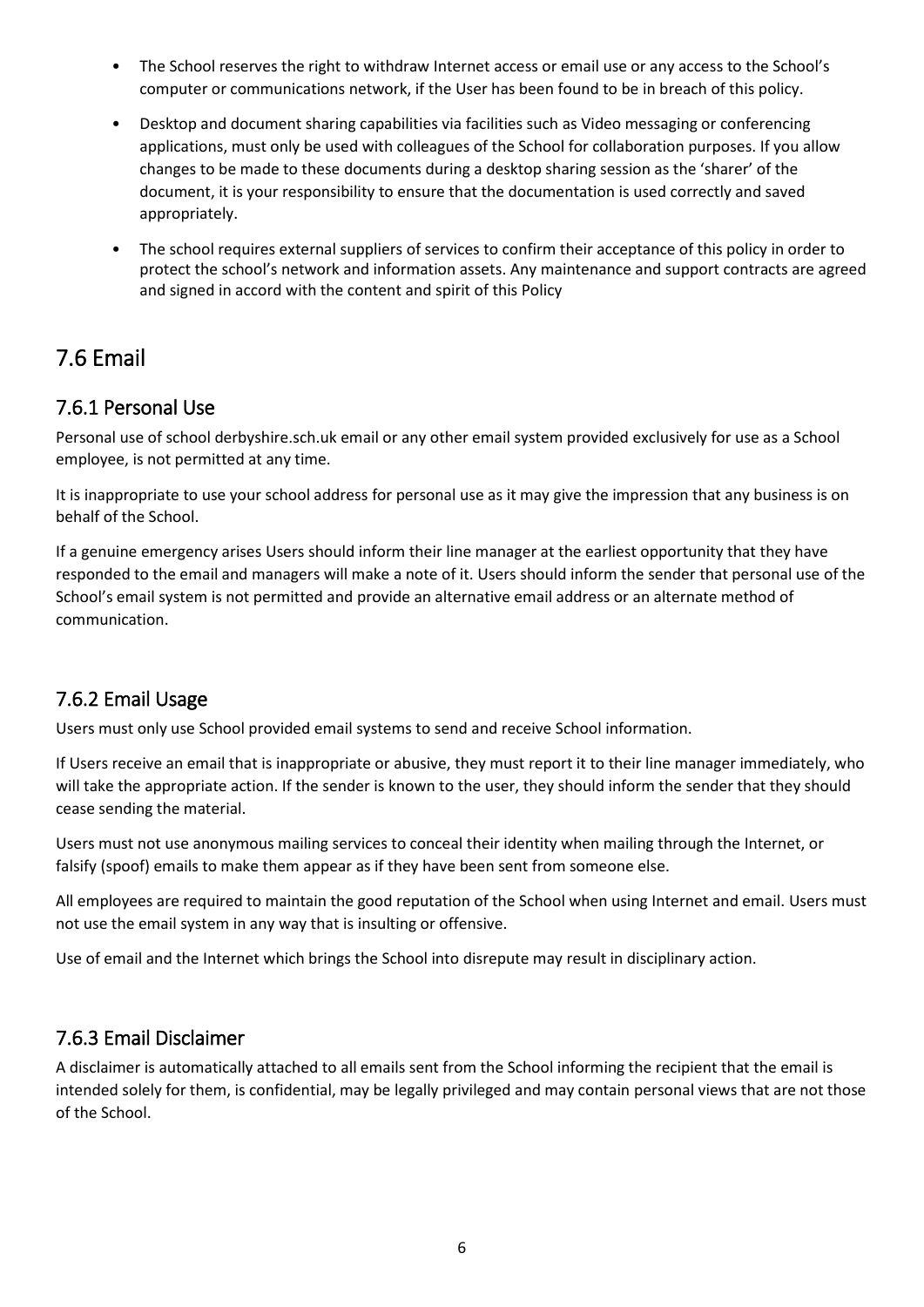#### <span id="page-6-0"></span>7.6.4 Access to email

Where an employee is absent, the employee's line manager may authorise access to a School email account to obtain messages that are work-related. The manager will inform the employee of this access on the employee's return.

The content of all emails may be viewed by the School in certain circumstances; for example, in connection with disciplinary investigations or audit reviews.

#### <span id="page-6-1"></span>7.6.5 Email Security

Emails containing personal or sensitive information must be sent securely. Any authorised personal data sent externally by email must be sent with encryption enabled or via a password protected file with the password sent via alternative means e.g. telephone.

All senders must ensure the appropriate secure email method is chosen according to the circumstances of the destination of the email.

Senders of any controlled/restricted email must be extremely vigilant about verifying the recipients email address to ensure sensitive data is not sent to the wrong individual/s, leading to a data breach.

Personal data sent to the incorrect recipient should be reported in line with school's data breach procedure.

When emailing multiple recipients, the 'TO' box should be addressed to an address within the organisation (eg [info@school-derbyshire.sch.uk\)](mailto:info@school-derbyshire.sch.uk) and the BCC option (blind copy) chosen to add multiple email addresses so addresses are not disclosed.

Email security is required to meet with the requirements o[f The Data Protection Act 2018](https://www.legislation.gov.uk/ukpga/2018/12/contents/enacted)

#### <span id="page-6-2"></span>7.6.6 Email Retention

Emails should only be kept in your inbox for a recommended time of 3– 6 months, which is reflected in the retention schedule. Any emails that you need to keep beyond this period should be saved to appropriate file storage. For further information, please refer to the school's retention schedule.

All electronic communications, whilst they are held by the school, are disclosable under data protection legislation and anything written or held, within an email, could potentially be released under the terms of a Subject Access Request.

## <span id="page-6-3"></span>7.7 Instant Messaging (IM)

Instant Messaging is a form of real time communication between two or more people based on typed text. The text is conveyed via devices connected over the Internet or an internal network/intranet. Messages are retained in your conversation history in your email folder list or are saved as emails in your inbox if the recipient does not respond immediately.

You must only use School provided internet messaging (IM) services. IM should not be used as a substitute for email. IM should be used only for questions or announcements that are short and need to be communicated immediately.

Private use of instant messaging for any purpose is not permitted.

More information on the use of other social media can be found in the School's Social Media Policy.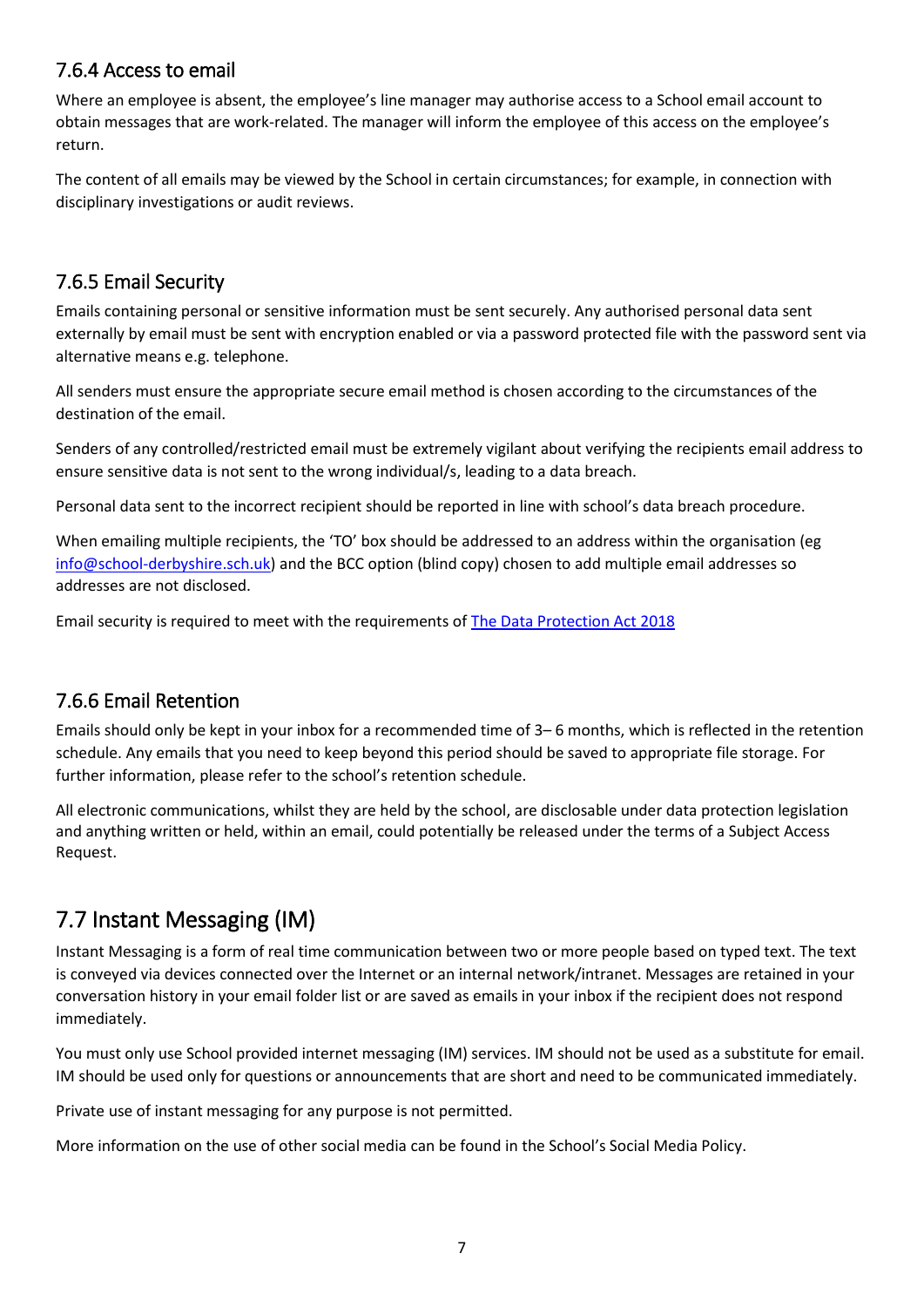## <span id="page-7-0"></span>7.8 Internet Use

#### <span id="page-7-1"></span>7.8.1 Personal Use

Personal use of the Internet is not allowed during working hours. You can use the Internet before you start work, during your lunchtime, or after work. You must not, in any way, distract others from their work.

You must not use the School's Internet or email systems for trading or personal business purposes.

You are advised not to conduct online payments. This is due to the information being stored locally on your computer, which potentially could be compromised, putting the user at financial risk. If you use the Internet to buy goods or services, the School will not accept liability for default of payment or for security of any personal information you provide. Goods must not be delivered to a School address.

All Internet sessions should be terminated as soon as they are concluded.

#### <span id="page-7-2"></span>7.8.2 Filtering Content

Many Internet sites that contain unacceptable content are blocked automatically by the School's systems. However, it is not possible to block all "unacceptable" sites electronically in all circumstances.

Attempting to bypass or disabling filtering, proxy or security settings is strictly forbidden without written authorisation.

Where it is necessary to disable services temporarily, the business need for the action will be documented and the risks assessed. Approval from the headteacher must be sought and services must be re-enabled / any open ports closed, as soon as possible.

Filtering requirements form part of the Prevent Duty, as enacted in the [Counter-Terrorism and Security Act 2015.](https://www.legislation.gov.uk/ukpga/2015/6/contents/enacted)

#### <span id="page-7-3"></span>7.8.3 Downloading Material

Downloading of video, music files, games, software files and other computer programs is not permitted. These types of files consume large quantities of storage space on the system (and can slow it down considerably) and may violate copyright laws.

Streaming media, such as radio or TV programmes, for non-work related purposes is not permitted.

If you are in doubt about software use or installation, seek guidance from the Data Protection Officer.

#### <span id="page-7-4"></span>7.8.4 Accidental Access to Inappropriate Material

You may receive an email or mistakenly visit an Internet site that contains unacceptable material. If this occurs, you must inform the Headteacher or a member of the Senior Leadership Team immediately.

The Headteacher or Senior Leadership Team Member will ask you for details relating to the incident and you will be asked how the event occurred. This information may be required later for management and audit purposes.

#### <span id="page-7-5"></span>7.8.5 Copyright

Most sites contain a copyright notice detailing how material may be used.

If you are in any doubt about downloading and using material for official purposes, you should seek legal advice and ensure compliance with th[e Copyright, Designs and Patents Act 1988](https://www.legislation.gov.uk/ukpga/1988/48/contents)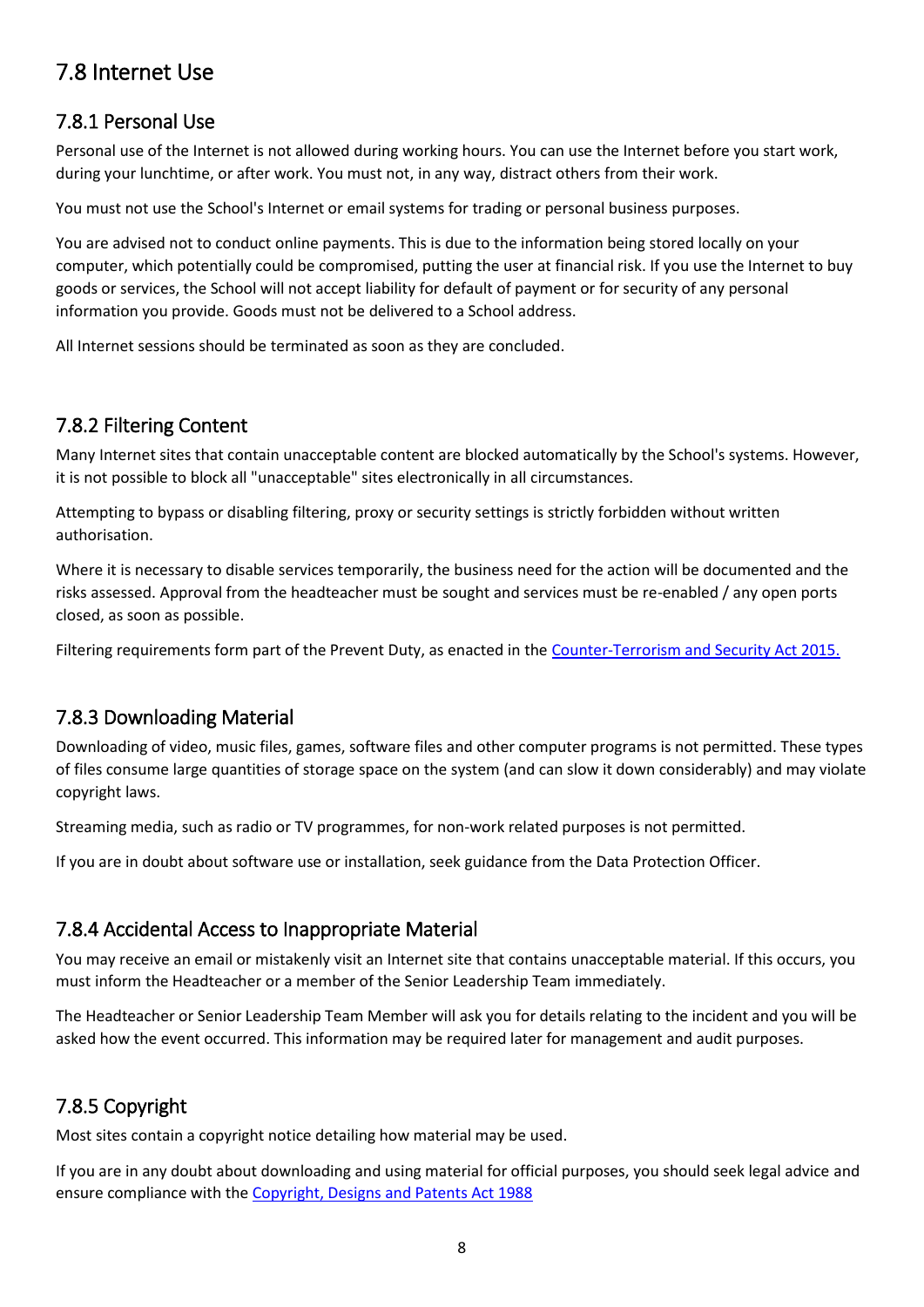You may be in violation of copyright laws if you simply cut and paste material from one source to another. All sources used for research purposes should be referenced appropriately and credited.

#### <span id="page-8-0"></span>7.8.6 Unacceptable Use

You must not deliberately view, copy, create, download, save, print or distribute any material that:

- is sexually explicit or obscene
- is racist, sexist, homophobic, harassing or in any other way discriminatory or offensive
- contains material the possession of which would constitute a criminal offence
- promotes any form of criminal activity
- contains unwelcome propositions
- involves gambling, multi-player games or soliciting for personal gain or profit
- contains images, cartoons or jokes that may cause offence
- appears to be a chain letter
- brings the School into disrepute or exposes it to legal action

This list is not exhaustive and the School may define other areas of unacceptable use.

Unacceptable use may be reported to the police if likely to constitute a breach of the [Computer Misuse Act 1990.](https://www.legislation.gov.uk/ukpga/1990/18/contents)

## <span id="page-8-1"></span>7.9 Monitoring

The School is able to produce monitoring information, which may include email usage statistics, frequent email contacts, file sizes and may lead to further enquiries being undertaken.

The School is also able to record the details of all Internet traffic to protect the School and its employees from security breaches, including hacking, and to ensure that "unacceptable" sites are not being visited.

Any potential infringement will be referred to Senior Leaders as part of routine reviews.

The School may read and inspect individual emails and attachments for specific business purposes or during disciplinary investigations including:

- Establishing the content of transactions,
- Ensuring employees are complying both with the law and with the School's email policy, and
- Checking emails when employees are on leave, absent or for other supervisory purposes.

The School's email system records details of all emails sent and received. The system filters the use of certain prohibited words and may limit file sizes.

Monitoring logs may include:

- The network identifier (username) of the user
- The address of the Internet site being accessed
- Where access was attempted and blocked by the system
- The web page visited and its content
- The name of any file accessed and/or downloaded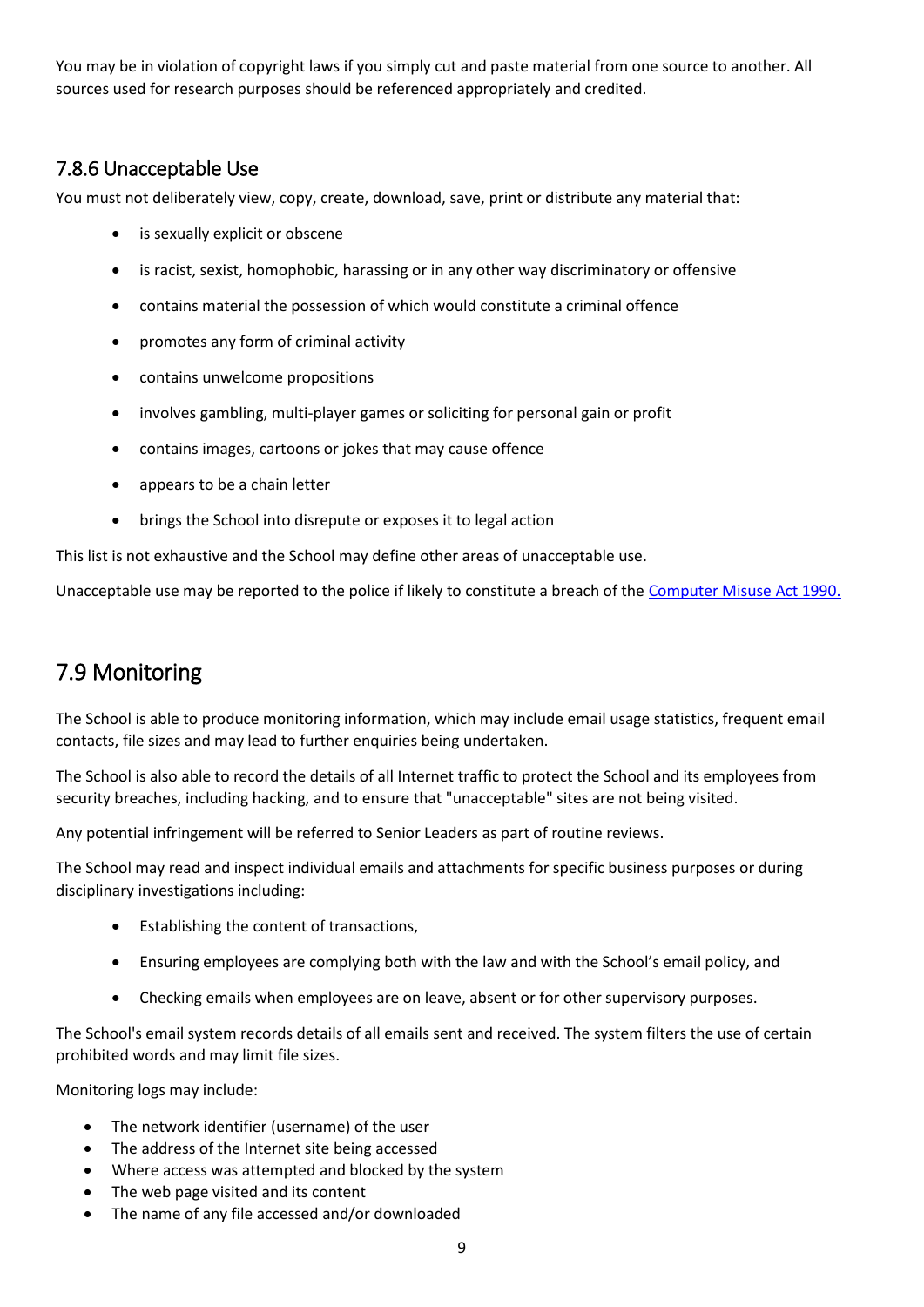The identity of the computer on the network and the date and time

Any excessive or inappropriate use may result in disciplinary action being taken.

Monitoring is encompassed in [The Regulation of Investigatory Powers Act \(RIPA\) 2000](https://www.legislation.gov.uk/ukpga/2000/23/contents)

### <span id="page-9-0"></span>7.10 Passwords

Access to applications and information is controlled to protect Users and the school.

It is important that the passwords are strong and safe enough to keep data secure. The minimum length of passwords required for school systems is 8 characters, although 12 characters are recommended.

Strong passwords include upper and lower case letters, numbers and special characters like asterisks or currency symbols.

Passwords should not be written down or shared. Passwords must be difficult for others to guess.

The school recommends the use of [a Password Manager](https://www.ncsc.gov.uk/collection/passwords/password-manager-buyers-guide) to aid Users in keeping track of passwords. A number of these are available without charge.

Where two factor authentication (2FA) is provided, such as a pin, passcode or additional verification data, this should be used.

Personal devices used for accessing school systems must be secured by a device lock which requires a password, pin or biometric method to unlock. Please refer to the BYOD policy for more information.

When choosing your passwords, don't choose a password based on any personal data such as your name, age, or your address. Avoid using anything which can be easily guessed or identified.

Advice on choosing a [secure password](file:///C:/Users/agency4216/AppData/Local/Microsoft/Windows/INetCache/Content.Outlook/EDA9LZL0/Three%20random%20words%20or%23thinkrandom%20-%20NCSC.GOV.UK) is available from the NCSC.

#### <span id="page-9-1"></span>7.10.1 Methods for choosing passwords

1. Initial letters from each word in a sentence:

My uncle Joe walks his 3 dogs in the park every morning - MuJwh3ditpem

I like to eat Ben & Jerry's ice cream for dinner - IlteB&Jic4d

2. Three random words

brown house bears - BrownHousebearS (or Br0wnH0usebear\$)

jump yelling sat – JumpYellingSAT (or JumpY3llingS@T)

You can add extra punctuation, special characters and numbers to your password and turn numbers into digits for added security.

#### <span id="page-9-2"></span>7.11 Loaned IT Equipment

Devices issued to staff remain the property of the School and is provided to Users on a loaned basis. The device must not be used by anyone other than the authorised user to whom it has been allocated.

Any device property identification should not be altered or removed for any reason.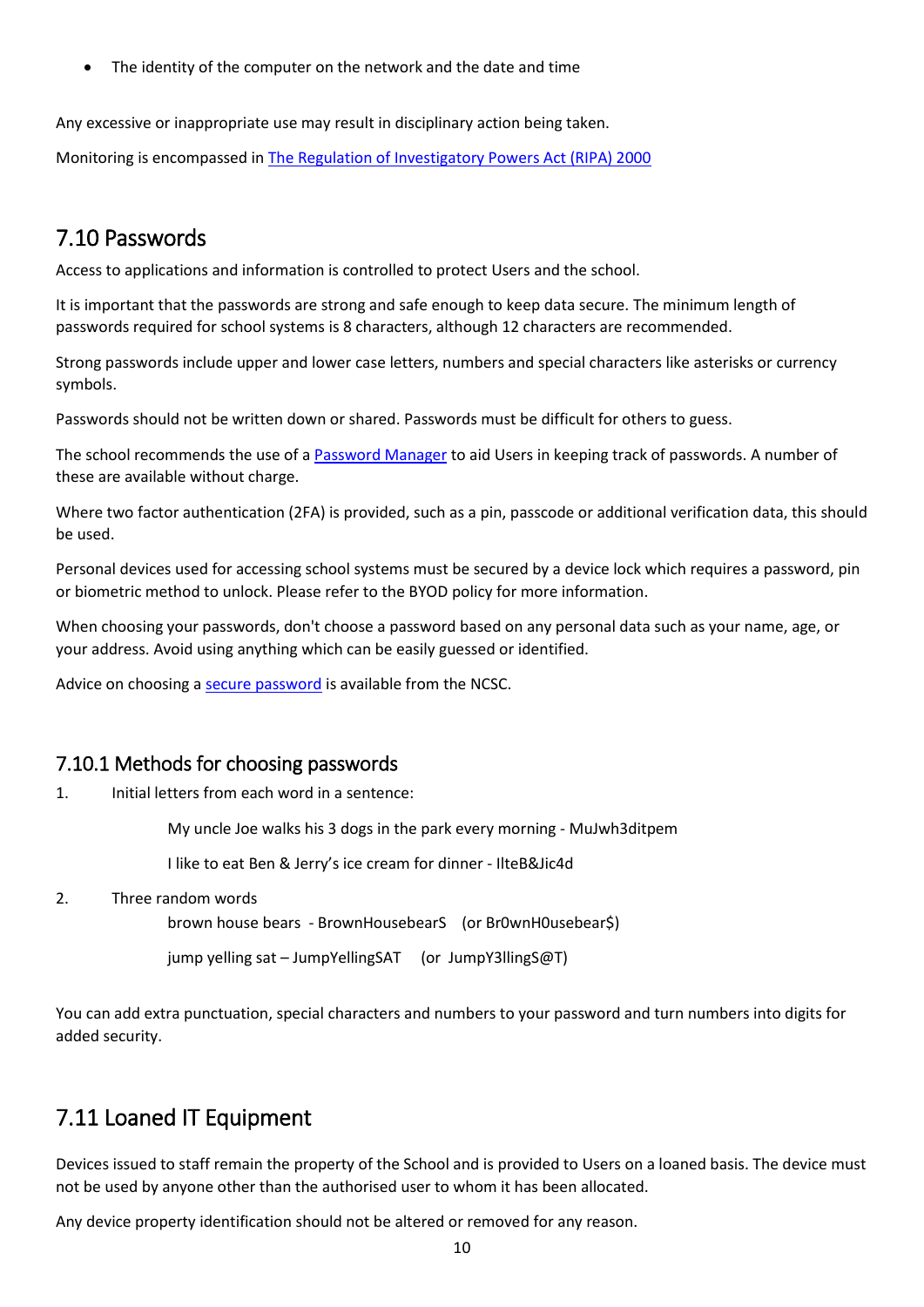Users who borrow equipment from the school must sign for it and bear the responsibility for its care.

All reasonable care should be taken to prevent loss, damage, theft or unauthorised use of IT equipment as far as is practical. For example, devices should never be left in a vehicle overnight or other unsecured, vulnerable situation. See the Offsite Working Procedure for more guidance.

Any loss or damage to equipment on loan should be immediately reported to the Headteacher of Senior Leadership Team Member in the first instance and any theft or criminal damage should be reported to the Police.

Where there is evidence that the equipment has not been used in accordance with policy, a charge may be made for the replacement or repair of any school equipment whilst on loan.

## <span id="page-10-0"></span>7.12 Bring Your Own Device (BYOD)

To prevent data loss and ensure consistent application of School policies, no personally owned equipment should be attached to the School's network without the permission of the Headteacher.

Please refer to separate the Bring Your Own Device (BYOD) Policy

### <span id="page-10-1"></span>7.13 Software, Updates and Patching

School devices have a predetermined list of software installed on the hard drive.

Users should use software in accordance with applicable licence agreements. It is a criminal offence to copy software or any supporting documentation protected by copyright.

The use, or possession of unlicensed copies or "pirated" versions of software is illegal and is expressly prohibited by the school.

No addition or deletion of any software or hardware (except peripherals) is permitted without the express permission of the Head Teacher or designated IT lead. This includes the setting up of web-based accounts.

Software and web-based accounts that require personal data may be subject to a Data Protection Impact Assessment and so must not be installed or set up until this has been carried out.

To ensure that security patches and virus definitions are up to date staff should connect devices to the School network on a regular basis. Updates must be allowed to run and should not be interrupted.

Staff should make careful, considerate use of the school's IT resources, report faults and work in a way that minimises the risk of introducing computer viruses into the system.

## <span id="page-10-2"></span>7.14 Network Access and Data Security

#### <span id="page-10-3"></span>7.14.1 Users Authorisation

Those accessing information systems, data or services will be authorised to do so by an appropriate authority, usually the line manager.

Changes to access must be requested and authorised. Users who believe they have access to systems they no longer need, must report this to their line manager.

Users must only access information held on the School's computer systems if authorised to do so and the information is needed to carry out their work.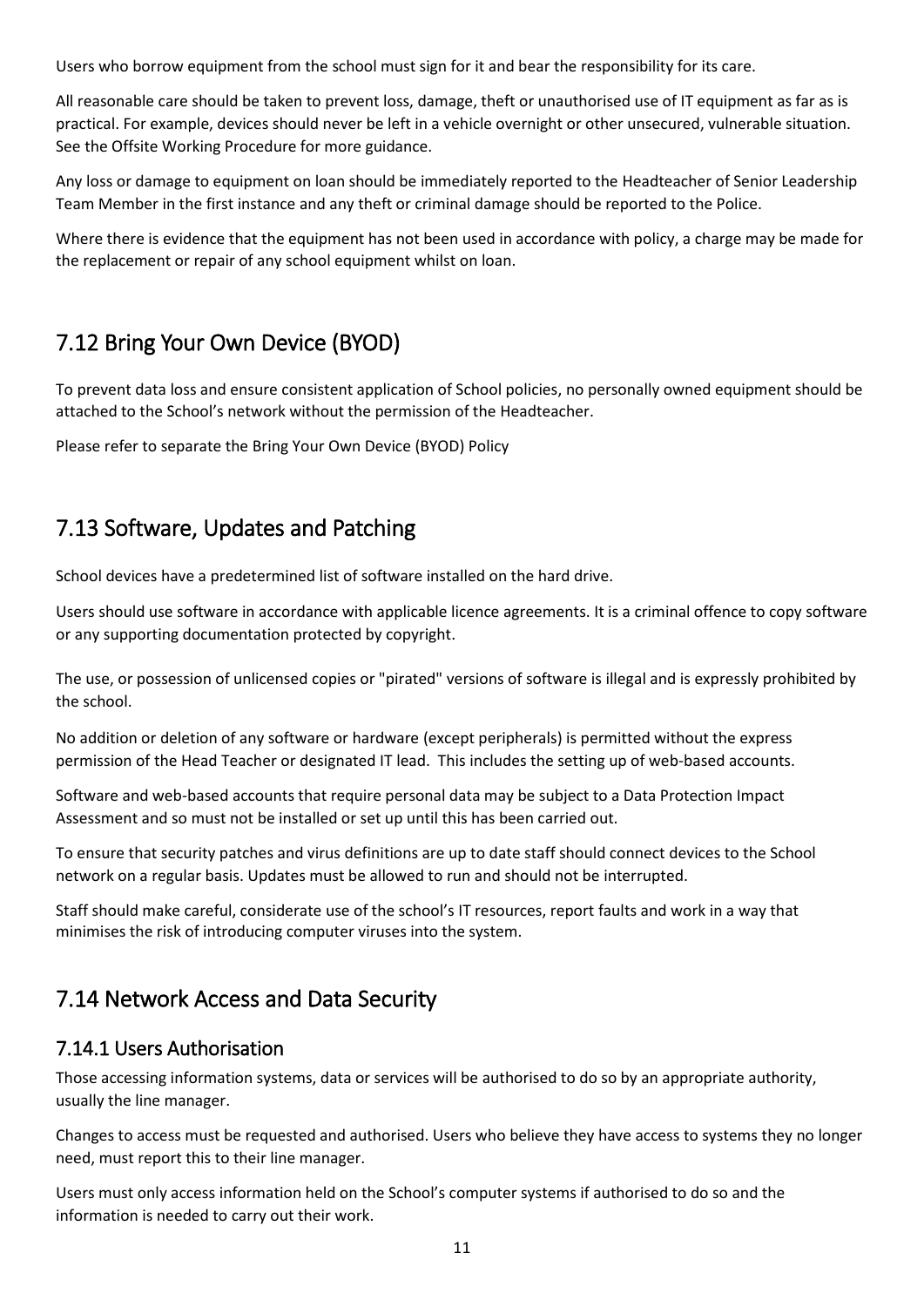Line managers will only request the minimum access required for the user to carry out their work.

A record of user access to systems will be maintained and periodically reviewed.

#### <span id="page-11-0"></span>7.14.2 Starters and Leavers

Line managers must ensure that access to IT Systems is only available to employees during their period of employment and withdrawn as soon as employment is terminated.

A new starter's form will be completed by line managers as part of the induction process, detailing:

- 1. The names of the systems new starters have been given access to
- 2. The date the access was enabled
- 3. The level of access (role)
- 4. The name of the authoriser

At the end of employment this form will be used to ensure access to each system has been removed and by whom.

When a contract of employment at the School ends, the member of staff must return all equipment, including peripherals, to the School in full working condition.

It is the responsibility of the user to backup any data or documents they may require, prior to returning the device. Any data pertaining directly to the school or members of the school community **must not** be retained.

The user account and all personal work stored on the laptop will be securely deleted upon return.

#### <span id="page-11-1"></span>7.14.3 External Support Access

Staff providing temporary guest logins for external support services providers must ensure that system access does not extend beyond the requirements of the activities needed to support the provision of services.

Those requesting/providing temporary access must also ensure that system access is withdrawn as soon as the affiliate's relationship with the school ceases.

#### <span id="page-11-2"></span>7.14.2 Confidentiality

Under no circumstances should personal or other confidential information held on the school network or IT equipment be disclosed to unauthorised persons. If you accidentally access information which you are not entitled to view report this immediately to the Head Teacher or Data Lead as a data breach.

Staff must ensure that confidential or sensitive data is not accessible unauthorised persons by logging off or locking the computer when it is left unattended.

In classrooms, screens must be set to **extend** to the Interactive whiteboard rather than **duplicate** and when using screen sharing facilities, Users should fully minimise screens with any sensitive data / emails.

#### <span id="page-11-3"></span>7.14.3 Security of Portable Devices

The school allows the use of encrypted USBs.

Sensitive or confidential information should be accessed via the network and should not be permanently stored on portable devices e.g. memory sticks / laptops / tablets.

Where the use of a memory stick to transfer or store data temporarily is unavoidable, this must be done using an encrypted memory stick provided by the school.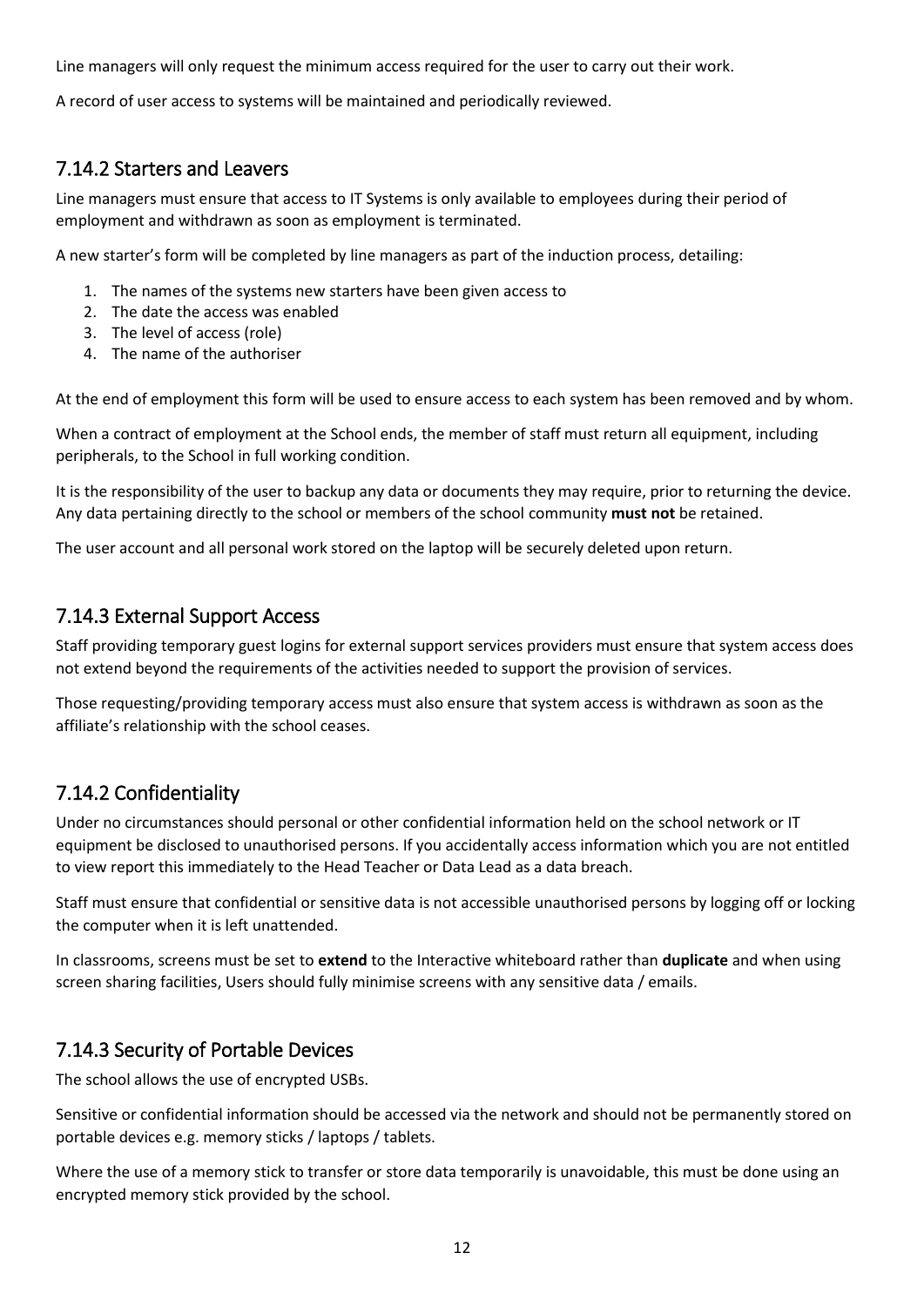All school devices used to store personal information will be fully encrypted.

#### <span id="page-12-0"></span>7.14.4 Physical Security

Building access and physical controls protect areas where sensitive or confidential information is processed. Server access and access to network equipment, telecoms and network access points is restricted to those staff with authorisation.

#### <span id="page-12-1"></span>7.14.5 Administrative Access

- Administrative accounts and credentials must use strong authentication / complex passwords.
- Administrative accounts must not be used for general activities, especially those of high-risk, such as browsing the internet or emailing.
- Administrative access is only provided to designated staff and a review of administrators for each system will be carried out annually, in line with the software audit.

## <span id="page-12-2"></span>7.15 Disposal of Computing Resources

Computing resources will be disposed of in line with WEEE regulations, The Hazardous Waste Act, The Environmental Protection Act 1990, The Environment Act 1995 and The Data Protection Act 2018

- 1. Governor approval will be sought before Computing resources are disposed.
- 2. Following Governor approval, all equipment which contains sensitive files will have their hard disk drives wiped and all sensitive or confidential data and licensed software will be irretrievably deleted during the disposal process.
- 3. Damaged devices containing sensitive or confidential data will undergo assessment to determine if the device should be destroyed, repaired or discarded.
- 4. If a third party contractor is used, suppliers will be suitably accredited and disposal certification will be obtained.
- 5. Finally, the school's inventory will be updated.

## <span id="page-12-3"></span>7.16 Backup Procedures

If software/hardware problems arise, a device may need to be restored to its original settings. Work files may be lost during the restore process, therefore it is the responsibility of all Users to ensure that files are saved to network drives.

Removable storage, such as encrypted USB's are not backed up by the routine backup process and Users take responsibility for carrying out a manual backup process.

The School ensures that systematic backup of data is completed on a regular basis so that recovery of essential data can be managed in the event of loss of data files or system failure.

| <b>School Process</b> | On-site / off-site         | <b>Frequency</b> (daily/weekly/monthly)         |  |  |
|-----------------------|----------------------------|-------------------------------------------------|--|--|
| Main File Server      | On-site server and back-up | 100g back-up is completed daily to the<br>cloud |  |  |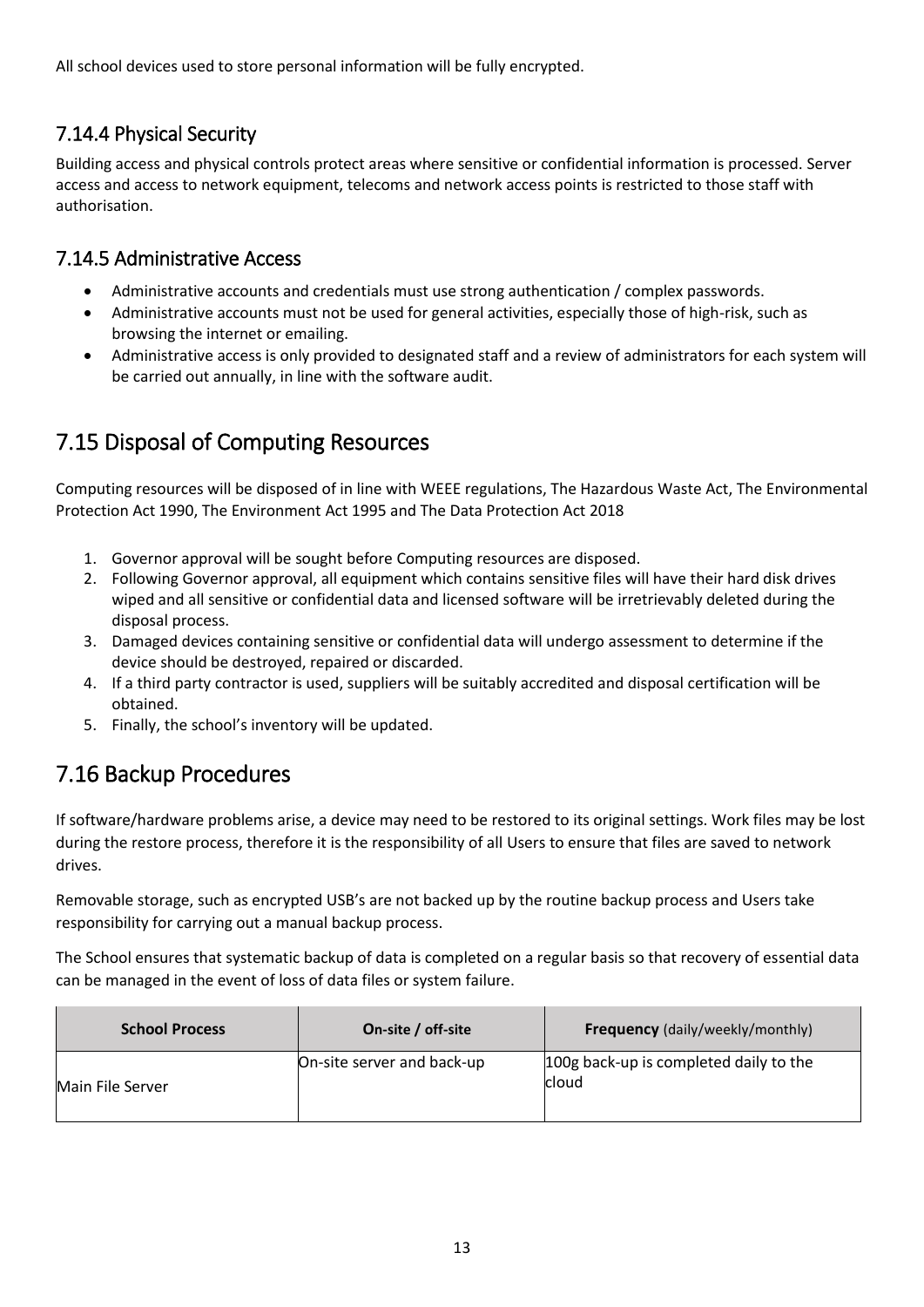|                             | Cloud Based Storage                          | <b>Weekly Backup</b>                                                                                                                                                                                                                                                                                                                                                    |
|-----------------------------|----------------------------------------------|-------------------------------------------------------------------------------------------------------------------------------------------------------------------------------------------------------------------------------------------------------------------------------------------------------------------------------------------------------------------------|
|                             | Data is stored in a secure UK<br>datacentre. | A full backup of all of your data is taken<br>every Friday evening. This is to ensure RM<br>have a complete copy of your data on a<br>weekly basis                                                                                                                                                                                                                      |
| <b>School MIS</b>           |                                              | Daily Backups<br>Every evening RM take a Differential backup<br>of your data. This means RM compare the<br>data shown in your schools database with<br>the backup we took the previous evening<br>and we backup any data which has<br>changed. This means we have an easy to<br>access backup if you report an issue with<br>data within 24-48hrs of the issue.         |
| <b>Email Server</b>         | Offsite - Office 365                         | Microsoft also keeps a 14-day backup of<br>Office 365 data and a backup is created<br>every 12-hours. Microsoft 365 Cloud<br>Backup is a cloud-to-cloud backup solution<br>that automatically and securely backs up<br>Emails/Attachments, calendars, contacts,<br>tasks, OneDrive, SharePoint, Groups and<br>Teams and includes powerful search and<br>recovery tools. |
| <b>Curriculum Files</b>     | On-site server and back-up                   | 100g back-up of data is completed daily to<br>the cloud                                                                                                                                                                                                                                                                                                                 |
| <b>Administration Files</b> | On-site server and back-up                   | 100g back up of data is completed daily to<br>the cloud                                                                                                                                                                                                                                                                                                                 |
| Website                     | Offsite                                      | Daily                                                                                                                                                                                                                                                                                                                                                                   |

Backup copies will be securely stored against theft, corruption or physical damage, so that in the event of a major incident a backup copy is available.

The backup is cloud based and protected in the event of an incident. Rotation of data for administration, curriculum file and the man file server does not take place.

## <span id="page-13-0"></span>7.17 Disaster Recovery Procedures

In the case of a disaster staff should refer to the IT Disaster Recovery Plan / Critical Incident Plan and ensure the following are readily available:

- An up to date list of contacts to assist in the recovery process, e.g. head teacher /IT provider.
- A list of procedures and actions required by key individuals in the event of a critical incident.

Any contingency plan must take into account any possible staff changes, be easily accessed and should be read and understood by all relevant stakeholders.

The school should ensure all items are appropriately insured.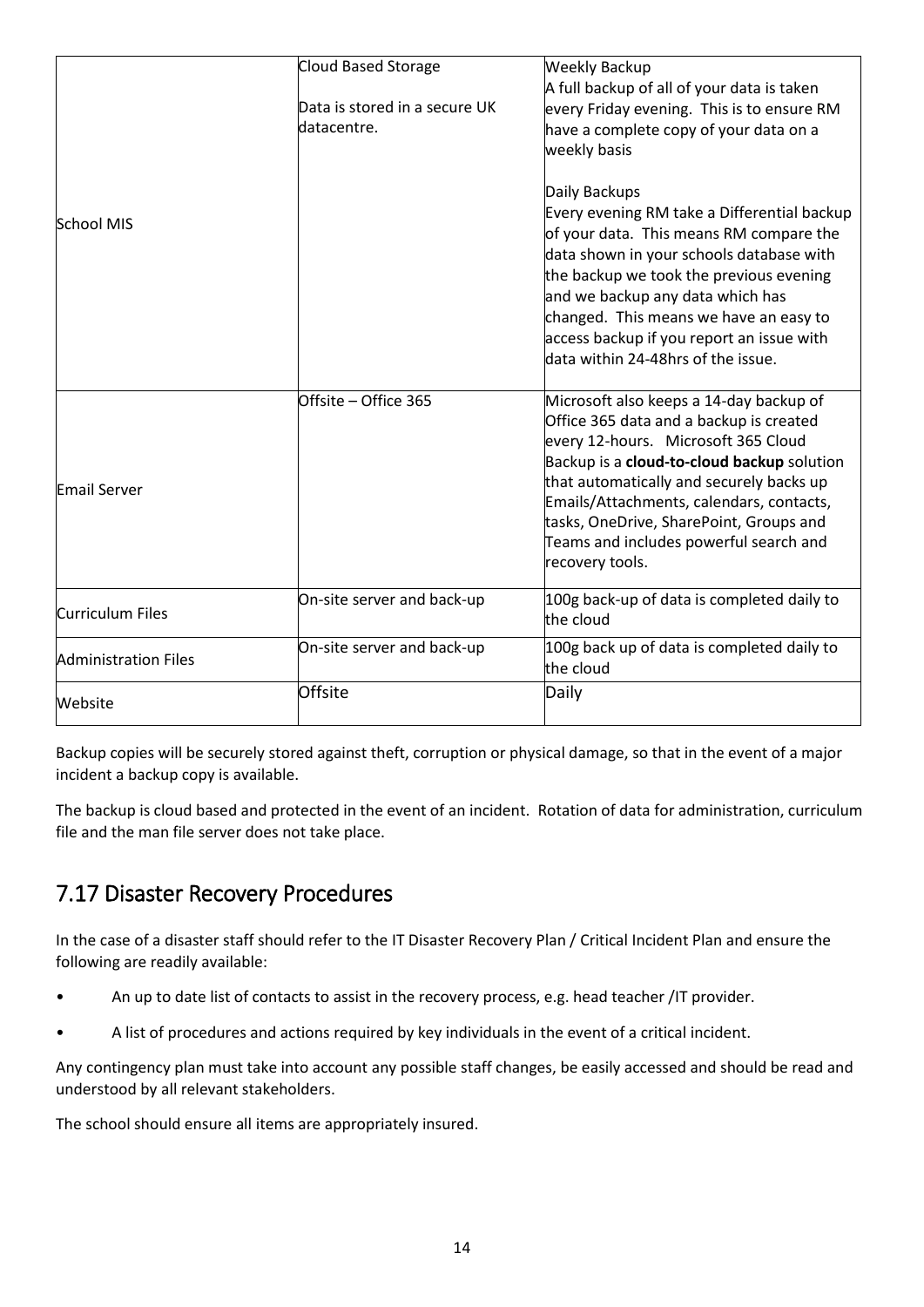## <span id="page-14-0"></span>7.18 Breaches of Policy

Breaches of this policy and/or security incidents can be defined as events which could have, or have resulted in, loss or damage to School assets, or an event which is in breach of the School's security procedures and policies.

All School employees, supply staff, governors, contractors, and volunteers have a responsibility to report security incidents and breaches of this policy as quickly as possible through the School's Incident Reporting Procedure. This obligation also extends to any external organisation contracted to support or access the Information Systems of the School

The School will take appropriate measures to remedy any breach of the policy and its associated procedures and guidelines through the relevant frameworks in place.

Suspected misuse of the School's computer systems by a member of staff will be considered by the Headteacher and Governors. In the case of an individual then the matter may be dealt with under the disciplinary process.